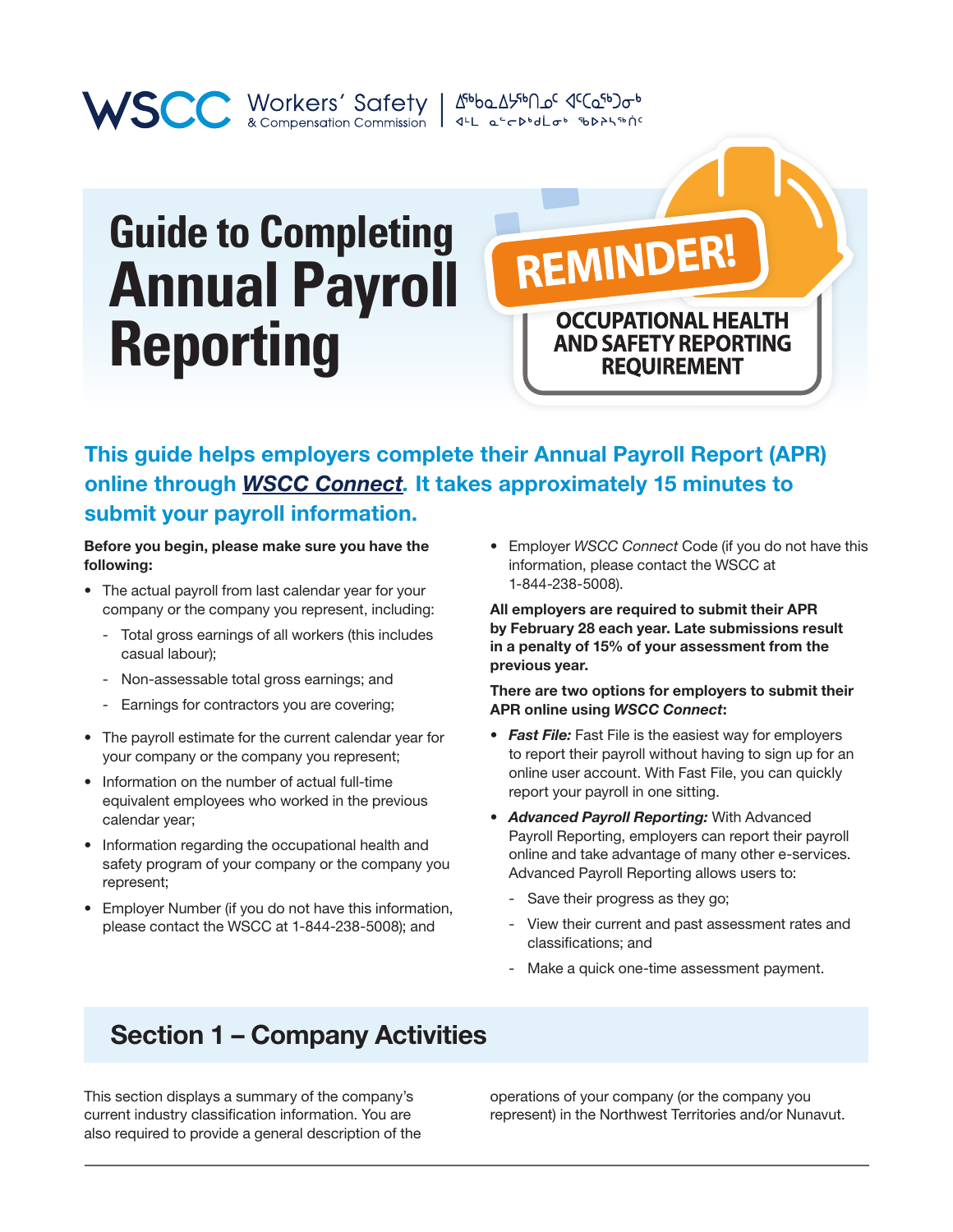## Section 2 – Report Payroll

Users must provide the actual payroll for the previous calendar year and estimated payroll for the current calendar year. If you need to report payroll for your company that operates in the other territory, please contact the WSCC at 1-844-238-5008.

#### Previous Year Actual Payroll

#### Line 1: Total Gross Earnings (including casual

labour) – Include all pay for workers, owners, registered directors, and casual labourers before deductions, including all allowances and bonuses such as Northern Allowance, overtime pay, commissions, clothing, or housing allowances, etc. Earnings must be for work that physically took place in the Northwest Territories and/or Nunavut. Do not report earnings from other jurisdictions here.

#### Line 2: Non-Assessable Total Gross Earnings

(included above) – The total earnings, without deductions, for owners and registered directors of your company or the company you represent. Owners and registered directors are not covered under the *Workers' Compensation Act* and can purchase Personal Optional Coverage separately.

Line 3: Subtotal of Lines 1 and 2 (Line 1 minus Line 2) – This is the total gross earnings for all assessable workers, including casual labourers and excluding owners and registered directors.

Line 4: Excess Earnings (included above) – Excess earnings are any earnings over and above the Yearly Maximum Insurable Remuneration (YMIR) per worker. If no workers earn over YMIR, then report \$0 in this line. Note: This does not apply to workers who earn equal to the Yearly Maximum Insurable Remuneration (YMIR) or less.

An example of calculating excess earnings: *2021 YMIR: \$97,300 2022 YMIR: \$102,200*

If a worker earned \$100,000 and YMIR for that year is \$97,300, you only report earnings of \$97,300. Excess earnings would be \$2,700 (\$100,000 – \$97,300 = \$2,700) and this is the dollar value that would be reported in Line 4.

For workers who work in more than one jurisdiction and earn more than the YMIR, use the following calculations:

Step 1: (NT and/or NU Gross Earnings/Total Earnings) X Regular YMIR = Adjusted YMIR

Example of Step 1: Your worker earns \$60,000 working in the NT and their total earnings for all jurisdictions is \$100,000. Adjusted YMIR would be (\$60,000/\$100,000) X \$97,300 = \$58,380.

Step 2: Determine the excess earnings amount to report on Line 4: (NT and/or NU Gross Earnings – Adjusted YMIR) = Excess Earnings.

Example of Step 2: (\$60,000 – \$58,380) = \$1,620. (This is the amount that would be reported in Line 4.)

Line 5: Subtotal of Lines 3 and 4 (Line 3 minus Line 4) – This is the total assessable payroll for your company or the company you represent.

Line 6: Contractors you are Covering – Report earnings for all independent operators (up to YMIR) and/ or any contractor without their own WSCC coverage in the previous year. The work must have taken place in the Northwest Territories and/or Nunavut and the workers did not receive a T4 from your company.

You are not required to report payroll for contractors who have their own coverage with the Workers' Safety and Compensation Commission (WSCC).

Line 7: Total Assessable Earnings (Line 5 plus Line 6) – The total assessable payroll for your company or the company you represent.

### Current Year Estimated Payroll

Line 8: Estimated Assessable Payroll – Estimated payroll for the current calendar year for work in the Northwest Territories and/or Nunavut only.

Estimated payroll includes payroll for workers, casual labourers, and any contractors you are covering for work taking place in the Northwest Territories and/or Nunavut in the current calendar year.

*Continued on next page*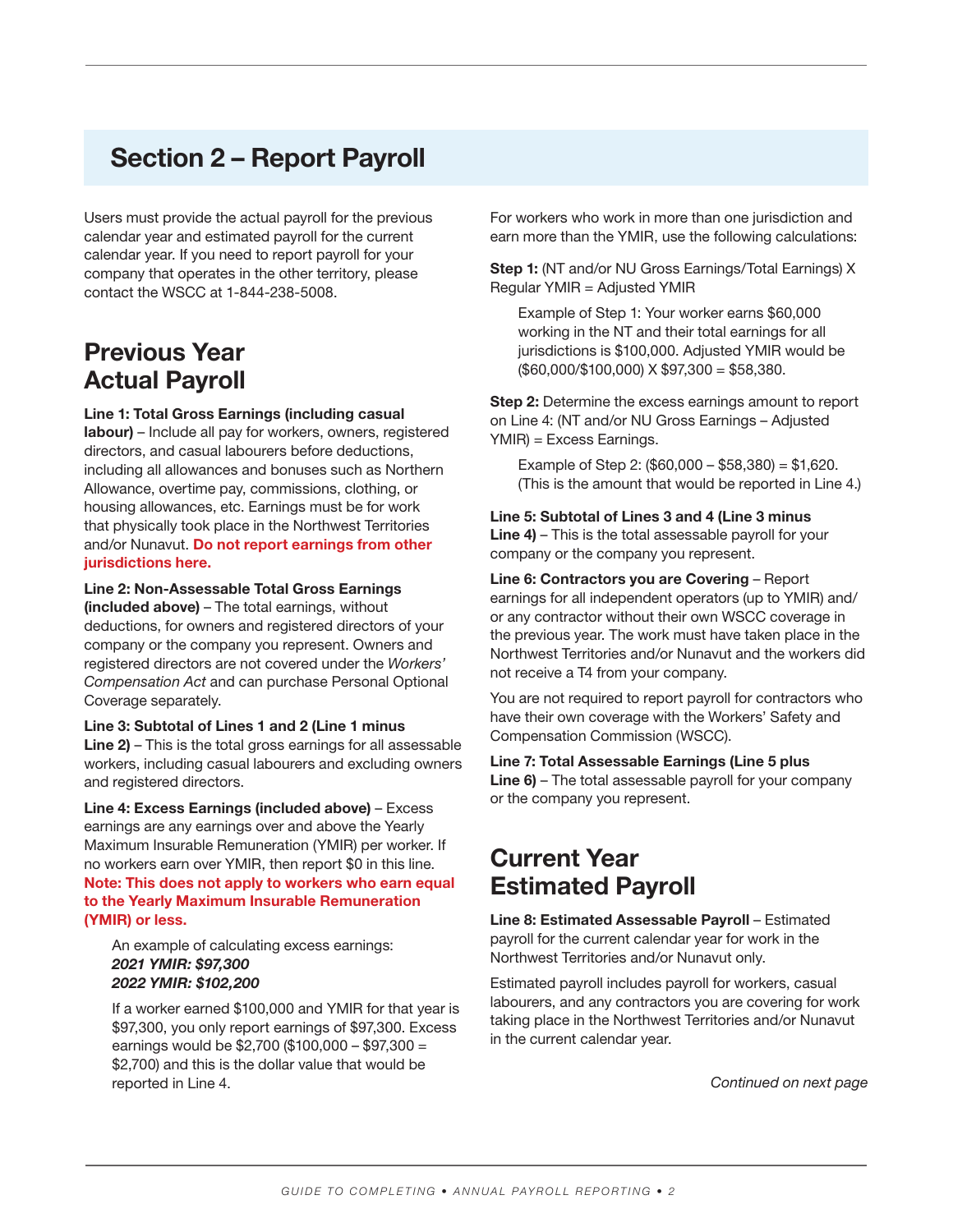#### *Continued from previous page*

Do not include any pay for owners or registered directors in your estimate, as they do not receive coverage under the *Workers' Compensation Act*. Owners and registered directors can apply for Personal Optional Coverage.

Additional Payroll Comments: Users can add any comment they may have regarding the reported payroll figures.

Exclude any payroll above the current year's Yearly Maximum Insurable Remuneration (YMIR).

For example: If your worker is expected to earn \$150,000 in the current calendar year and the current year's YMIR is \$102,200, estimate only \$102,200 for this worker.

Do not include an estimated payroll for work performed outside the Northwest Territories and/or Nunavut.

#### Additional Questions

In this section, users are required to:

- Indicate if they or the company they represent hired any contractors to perform labour on their behalf in the Northwest Territories and/or Nunavut.
- If you indicated \$0 for your estimated assessable payroll, you will be asked if you would like to inactivate your account. If you choose to keep your account active, there is a \$200 Administrative Fee that will be applied to your account.
- Indicate if the company has sold within the current or previous calendar year. If you answer yes to this question, you will be required to provide date of sale and the name and contact information for the main contact person for the purchasing company.

#### Section 3 – Employment Data

The WSCC requires all employers to submit their Actual Employment Data, which is the total number of Full-Time Equivalent Employees (FTEEs) that each employer uses in their operations within the Northwest Territories (NT) and Nunavut (NU) during the previous calendar year.

The WSCC defines FTEEs as the total number of employees working on a full-time basis.

Altogether, this data forms the basis of various statistical analyses that improves the WSCC's understanding of general work conditions within the NT and NU.

Users are required to provide the number of hours that constitute a full-time workweek for your company or the company you represent and the total number of hours (including overtime) worked in the previous calendar year.

## Section 4 – Occupational Health and Safety Questions

*Please see Section 4 on next page.*

## Section 5 – Review and Submit

The system will check all the information entered by the user, pointing out any missing or invalid information. The user will enter any missing information and review all entered information before submission to the Workers' Safety and Compensation Commission.

Upon submission of your Annual Payroll Report (APR), the system may automatically request that you provide a list of the contractors whom your company hired to perform work in the Northwest Territories and/or Nunavut (if it was indicated on the APR submission) during the previous calendar year. (See the Guide to Completing – Contractors' Report.)